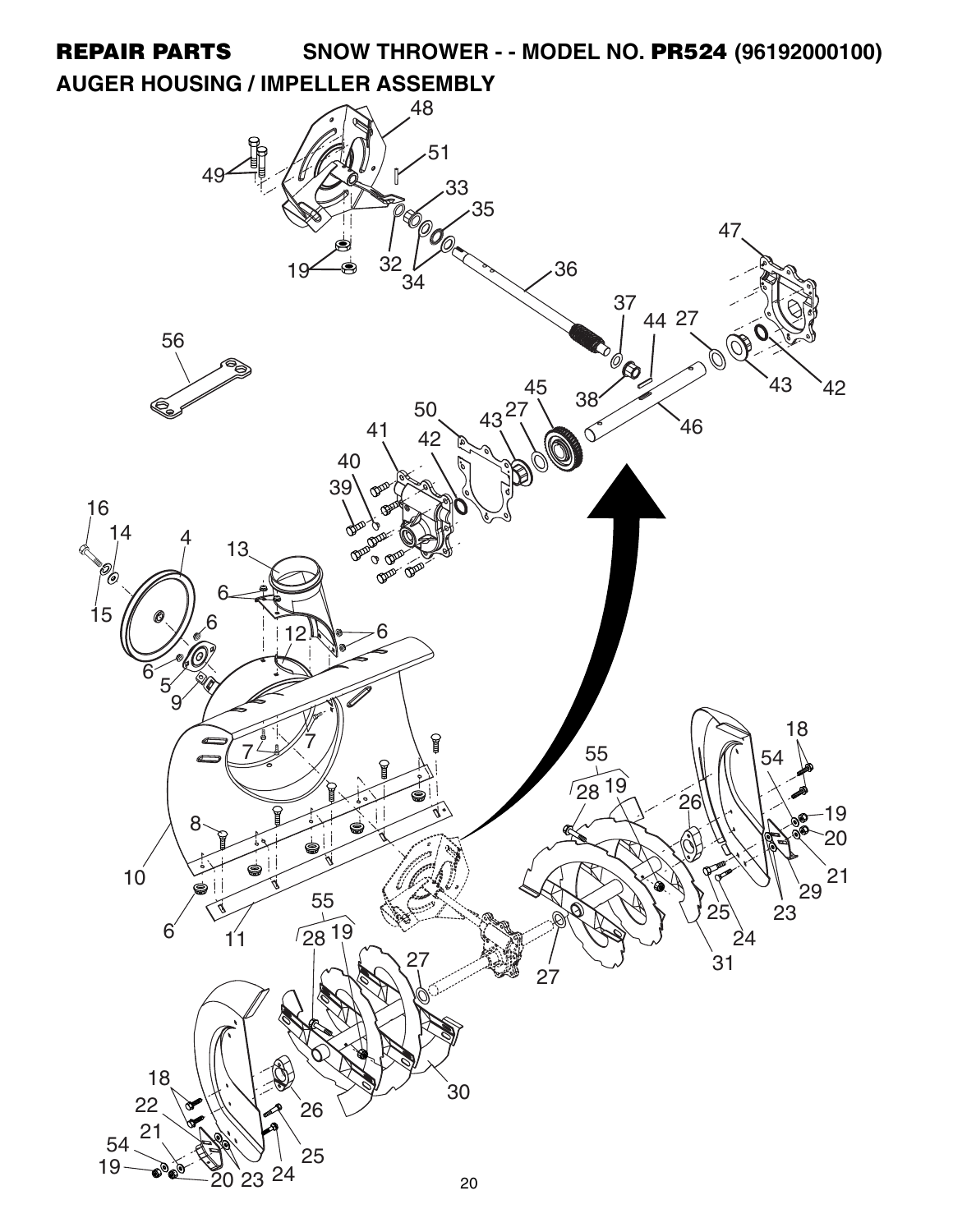# **REPAIR PARTS SNOW THROWER - - MODEL NO. PR524 (96192000100) AUGER HOUSING / IMPELLER ASSEMBLY**

| <b>KEY PART</b><br>NO. | <b>DESCRIPTION</b>                                                                                                                                                                                                                                                                                                                                |
|------------------------|---------------------------------------------------------------------------------------------------------------------------------------------------------------------------------------------------------------------------------------------------------------------------------------------------------------------------------------------------|
| 191079                 | Pulley, Impeller                                                                                                                                                                                                                                                                                                                                  |
| 188909                 | Bearing Assembly, Flange                                                                                                                                                                                                                                                                                                                          |
| 155377                 | Nut, Hex Flange 5/16-18                                                                                                                                                                                                                                                                                                                           |
| 180355                 | Bolt, Flat Head, Carriage 5/16-18 x 5/8                                                                                                                                                                                                                                                                                                           |
| 72270505               | Bolt, Carriage 5/16-18 x 5/8                                                                                                                                                                                                                                                                                                                      |
| 178820                 | Nut, Cage 3/8-16                                                                                                                                                                                                                                                                                                                                  |
|                        | Housing, Auger                                                                                                                                                                                                                                                                                                                                    |
|                        | Bar, Scraper                                                                                                                                                                                                                                                                                                                                      |
|                        | Bracket, Corner Discharge                                                                                                                                                                                                                                                                                                                         |
|                        | Base, Discharge Chute                                                                                                                                                                                                                                                                                                                             |
|                        | Washer, Flat                                                                                                                                                                                                                                                                                                                                      |
|                        | Washer, Lock 5/16                                                                                                                                                                                                                                                                                                                                 |
|                        | Screw, Hex Head 5/16-18 x 3/4                                                                                                                                                                                                                                                                                                                     |
|                        | Screw, Hex Head 5/16 x 1                                                                                                                                                                                                                                                                                                                          |
|                        | Nut, Hex Lock 1/4-20<br>Nut, Hex Lock 5/16-18                                                                                                                                                                                                                                                                                                     |
|                        | Washer, Flat 5/16                                                                                                                                                                                                                                                                                                                                 |
|                        | Skid Plate, RH                                                                                                                                                                                                                                                                                                                                    |
|                        | Washer, Nylon, Friction                                                                                                                                                                                                                                                                                                                           |
|                        | Bolt, Carriage 5/16-18 x 3/4                                                                                                                                                                                                                                                                                                                      |
|                        | Bolt, Shoulder 1/4-20                                                                                                                                                                                                                                                                                                                             |
| 174658                 | Bearing, Auger                                                                                                                                                                                                                                                                                                                                    |
|                        | Washer, Thrust, 1"                                                                                                                                                                                                                                                                                                                                |
| 192090                 | Bolt, Shear                                                                                                                                                                                                                                                                                                                                       |
| 174762X479             | Skid Plate, LH                                                                                                                                                                                                                                                                                                                                    |
| 198980X479             | Auger Assembly, RH                                                                                                                                                                                                                                                                                                                                |
| 198979X479             | Auger Assembly, LH                                                                                                                                                                                                                                                                                                                                |
| 174699                 | O-Ring                                                                                                                                                                                                                                                                                                                                            |
| 174700                 | Bushing, Flange 3/4                                                                                                                                                                                                                                                                                                                               |
|                        | Washer, Thrust 3/4                                                                                                                                                                                                                                                                                                                                |
|                        | Bearing, Thrust 3/4                                                                                                                                                                                                                                                                                                                               |
|                        | Shaft, Impeller                                                                                                                                                                                                                                                                                                                                   |
|                        | Washer, Thrust 5/8                                                                                                                                                                                                                                                                                                                                |
|                        | Bushing, Flange 5/8                                                                                                                                                                                                                                                                                                                               |
|                        | Screw, Hex Head 5/16-18 x 3/4<br>Plug, Case                                                                                                                                                                                                                                                                                                       |
|                        | Housing, Gearbox, RH                                                                                                                                                                                                                                                                                                                              |
|                        | Seal, Oil                                                                                                                                                                                                                                                                                                                                         |
|                        | Bushing, Flange, 1"                                                                                                                                                                                                                                                                                                                               |
|                        | Key, Square 1/4 x 1/4 x 7/8                                                                                                                                                                                                                                                                                                                       |
|                        | Gear, Worm                                                                                                                                                                                                                                                                                                                                        |
|                        | Shaft, Auger                                                                                                                                                                                                                                                                                                                                      |
|                        | Housing, Gearbox, LH                                                                                                                                                                                                                                                                                                                              |
|                        | Impeller Assembly                                                                                                                                                                                                                                                                                                                                 |
| 74780426               | Screw, Hex Head 1/4-20 x 1-5/8                                                                                                                                                                                                                                                                                                                    |
| 175311                 | Gasket, Gearbox                                                                                                                                                                                                                                                                                                                                   |
| 7836M                  | Pin, Roll 3/16 x 1-1/8                                                                                                                                                                                                                                                                                                                            |
| 53847                  | Washer, Flat 1/4                                                                                                                                                                                                                                                                                                                                  |
| 188243                 | Kit, Shear (Contains 6 each of Key Numbers 19 and 28)                                                                                                                                                                                                                                                                                             |
| 180684                 | Multi-Wrench                                                                                                                                                                                                                                                                                                                                      |
|                        | 175309X428<br>174838X479<br>178675X008<br>175322<br>19111507<br>10040500<br>74950512<br>179582<br>73800400<br>73800500<br>155415<br>178777X479<br>179246<br>72270506<br>185600<br>174697<br>174681<br>174684<br>174660<br>174683<br>174686<br>150078<br>86447<br>174688<br>174698<br>174701<br>189282<br>174659<br>174657<br>174687<br>175321X479 |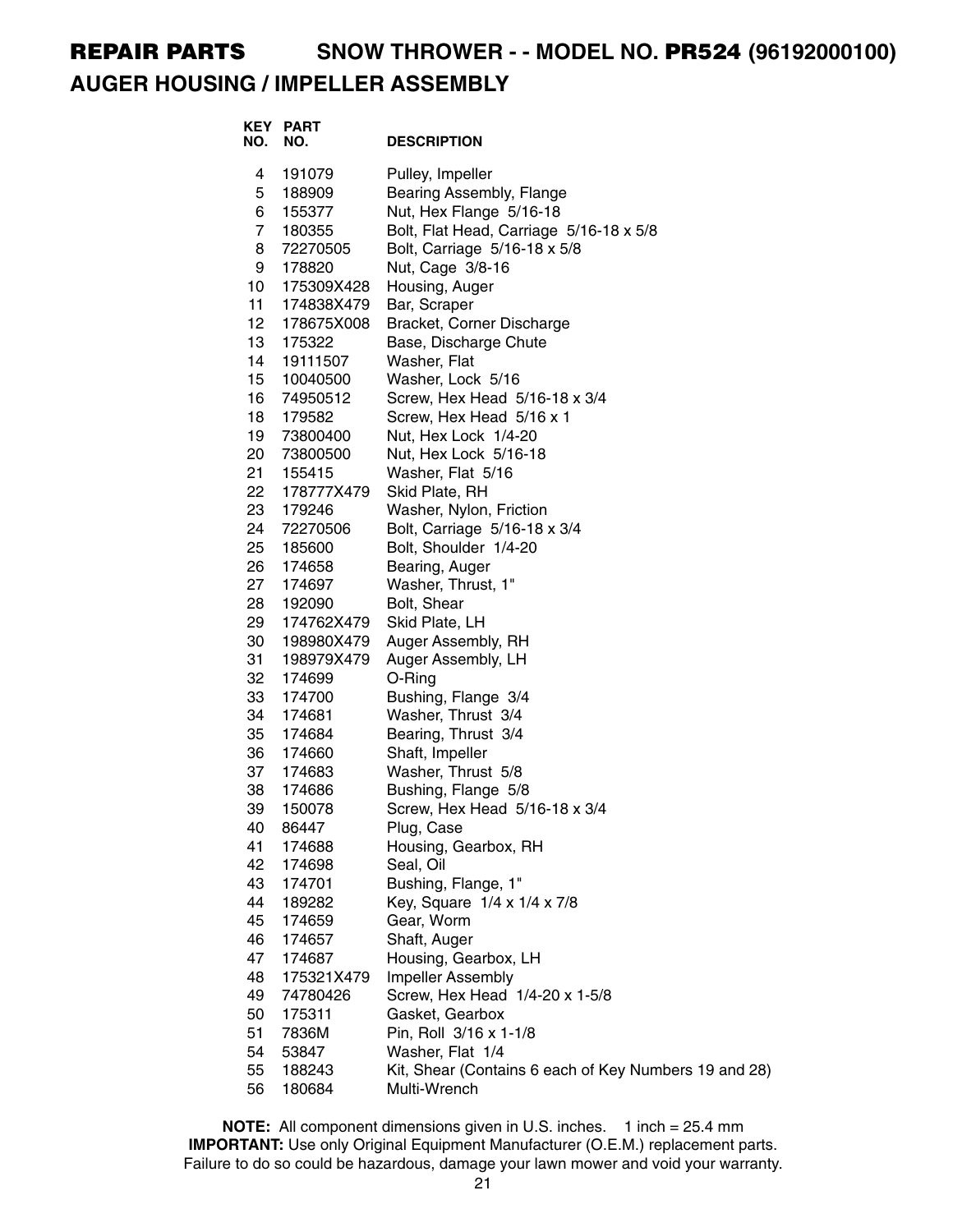**REPAIR PARTS SNOW THROWER - - MODEL NO. PR524 (96192000100) CONTROL PANEL / DISCHARGE CHUTE**

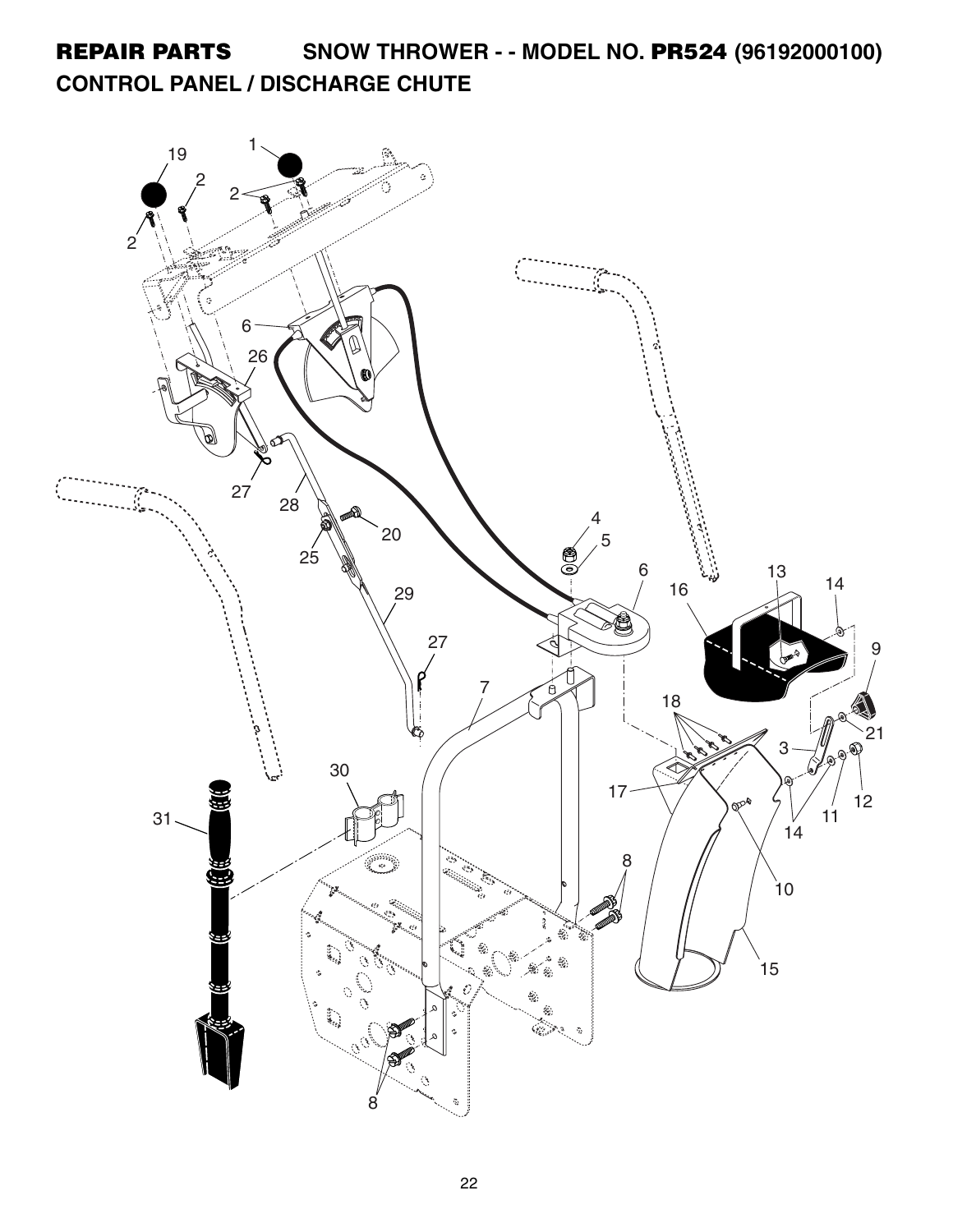### **REPAIR PARTS SNOW THROWER - - MODEL NO. PR524 (96192000100) CONTROL PANEL / DISCHARGE CHUTE**

| <b>KEY</b><br>NO. | <b>PART</b><br>NO. | <b>DESCRIPTION</b>              |
|-------------------|--------------------|---------------------------------|
| 1                 | 183334             | Knob, Lever                     |
| 2                 | 17501010           | Screw #10-24 x 5/8              |
| 3                 | 179096X479         | Strap, Slotted                  |
| 4                 | 73800600           | Nut, Lock 3/8-16                |
| 5                 | 19131316           | Washer, Flat 3/8                |
| 6                 | 178659             | Control Assembly, Chute Rotater |
| $\overline{7}$    | 178638X479         | Support, Pivot                  |
| 8                 | 150078             | Screw, Hex Head 5/16-18 x 3/4   |
| 9                 | 180453             | Knob, Deflector                 |
| 10                | 185600             | Bolt, Shoulder                  |
| 11                | 53847              | Washer, Flat 1/4                |
| 12                | 73800400           | Nut, Lock 1/4-20                |
| 13 <sup>7</sup>   | 72270505           | Bolt, Carriage 5/16-18 x 5/8    |
| 14                | 179246             | Washer, Nylon                   |
| 15                | 178628X428         | <b>Chute Assembly</b>           |
| 16                | 178633X428         | Deflector Assembly              |
| 17                | 179145             | Seal, Deflector                 |
| 18                | 128415             | Rivet, Blind                    |
| 19                | 183333             | Knob, Speed Control Lever       |
| 20                | 72270506           | Bolt, Carriage 5/16-18 x 3/4    |
| 21                | 155415             | Washer, Flat                    |
| 25                | 155377             | Nut, Lock 5/16-18               |
| 26                | 198875             | Lever Assembly, Speed Control   |
| 27                | 169675             | Retainer, Hairpin               |
| 28                | 180445             | Rod, Upper, Speed Control       |
| 29                | 187716             | Rod, Lower, Speed Control       |
| 30                | 192710             | Clamp, Clean-Out Tool           |
| 31                | 192199             | Tool, Clean-Out                 |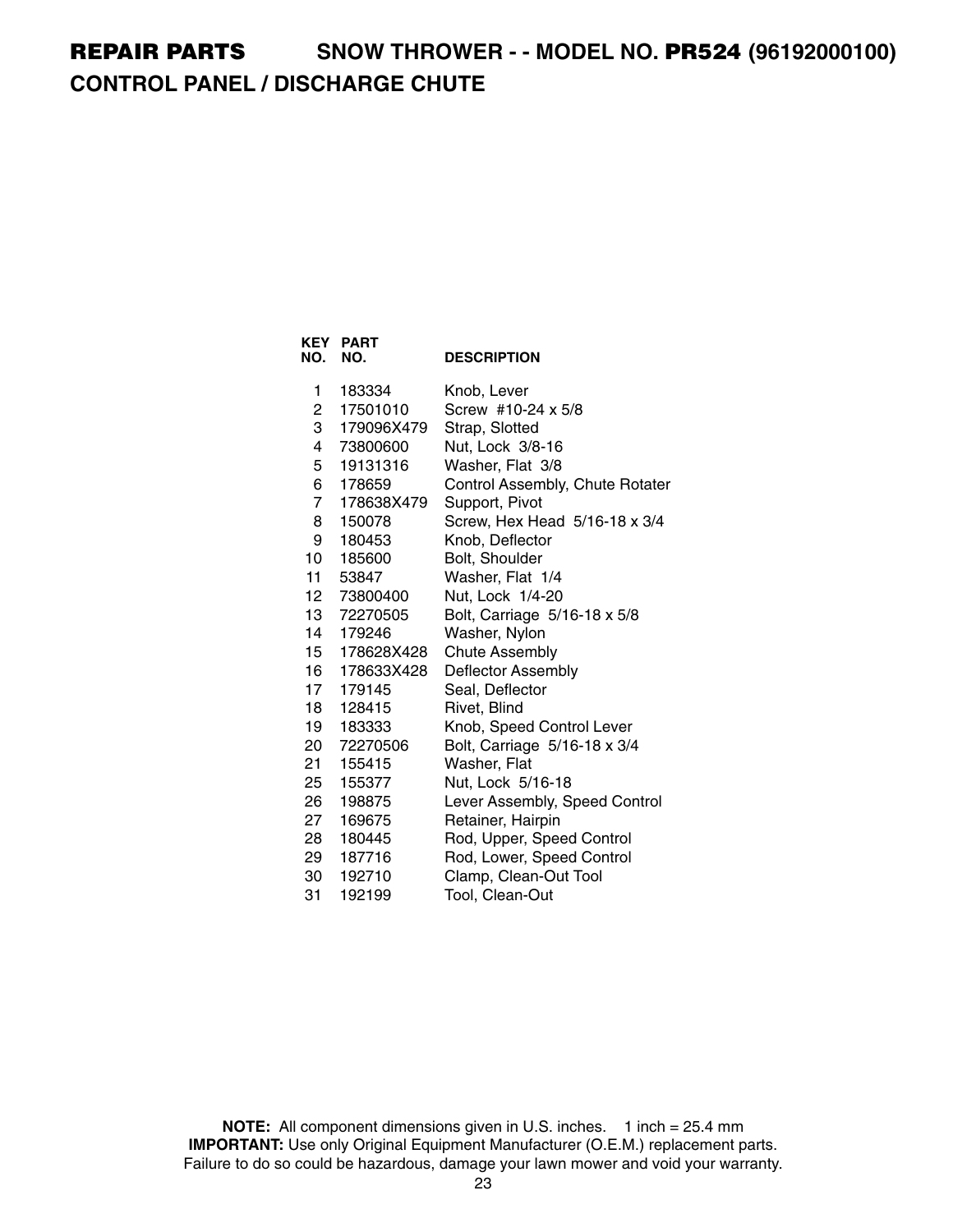# **REPAIR PARTS SNOW THROWER - - MODEL NO. PR524 (96192000100)**

#### **HANDLES**

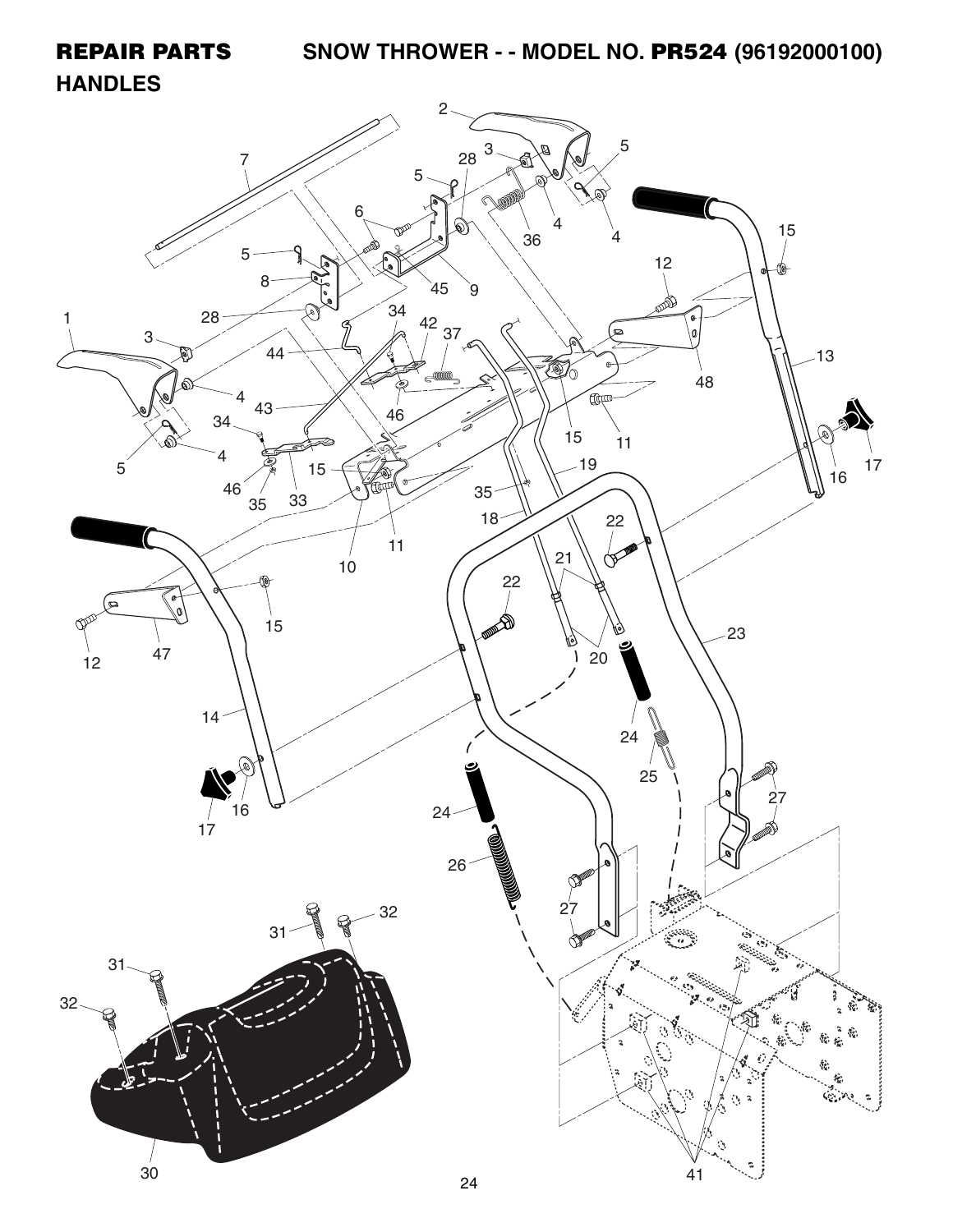**HANDLES**

| KEY<br>NO.     | <b>PART</b><br>NO. | <b>DESCRIPTION</b>                       |
|----------------|--------------------|------------------------------------------|
| 1              | 178875X479         | Lever, Auger Control, RH                 |
| $\overline{c}$ | 178648X479         | Lever, Traction Drive Control, LH        |
| 3              | 179439             | Nut, Cage 1/4-20                         |
| 4              | 178888             | Bushing, Flange                          |
| 5              | 169675             | Retainer, Hairpin                        |
| 6              | 180402             | Screw, Hex Head 1/4-20 x 3/4             |
| $\overline{7}$ | 178652             | Rod, Interlock                           |
| 8              | 196333X008         | Arm, Impeller Rod                        |
| 9              | 196334X008         | Arm, Traction Rod                        |
| 10             | 196619X479         | Panel, Control                           |
| 11             | 74780524           | Screw, Hex Head 5/16-18 x 1-1/2          |
| 12             | 74780512           | Screw, Hex Head                          |
| 13             | 196771X479         | Handle Assembly, LH (Includes Foam Grip) |
| 14             | 196770X479         | Handle Assembly, RH (Includes Foam Grip) |
| 15             | 73800500           | Nut, Lock 5/16-18                        |
| 16             | 19131316           | Washer, Flat 3/8                         |
| 17             | 178899             | Knob, Handle                             |
| 18             | 184594             | Rod, Auger Control                       |
| 19             | 193081             | Rod, Traction Control                    |
| 20             | 180428             | End, Control Rod                         |
| 21             | 73350500           | Nut, Hex, Jam 5/16-18                    |
| 22             | 72120618           | Bolt, Carriage 3/8-16 x 2-1/4            |
| 23             | 178643X479         | Handle Tube, Lower                       |
| 24             | 180447             | Sleeve, Spring                           |
| 25             | 180926             | Spring, Traction Drive                   |
| 26             | 178669             | Spring, Auger Control                    |
| 27             | 71210616           | Screw, Hex Head 3/8-16 x 1               |
| 28             | 175331             | Bushing, Pivot                           |
| 30             | 183352             | Console, Panel                           |
| 31             | 175262             | Screw, Hex Head, Tapping #10-24 x 1-1/4  |
| 32             | 184471             | Screw, Hex Head, Tapping #10-24 x 1/2    |
| 36             | 178831             | Spring, Torsion                          |
| 37             | 193885             | Spring, Interlock                        |
| 41             | 178890             | Nut, Cage 3/8-16                         |
| 42             | 196336X008         | Lever, Interlock                         |
| 43             | 196337             | Rod, Latch, Interlock                    |
| 44             | 196338             | Rod, Arm, Interlock                      |
| 45             | 700329             | Clip                                     |
| 46             | 179246             | Washer, Friction                         |
| 47             | 196944             | Mounting Bracket, Control Panel, RH      |
| 48             | 196943             | Mounting Bracket, Control Panel, LH      |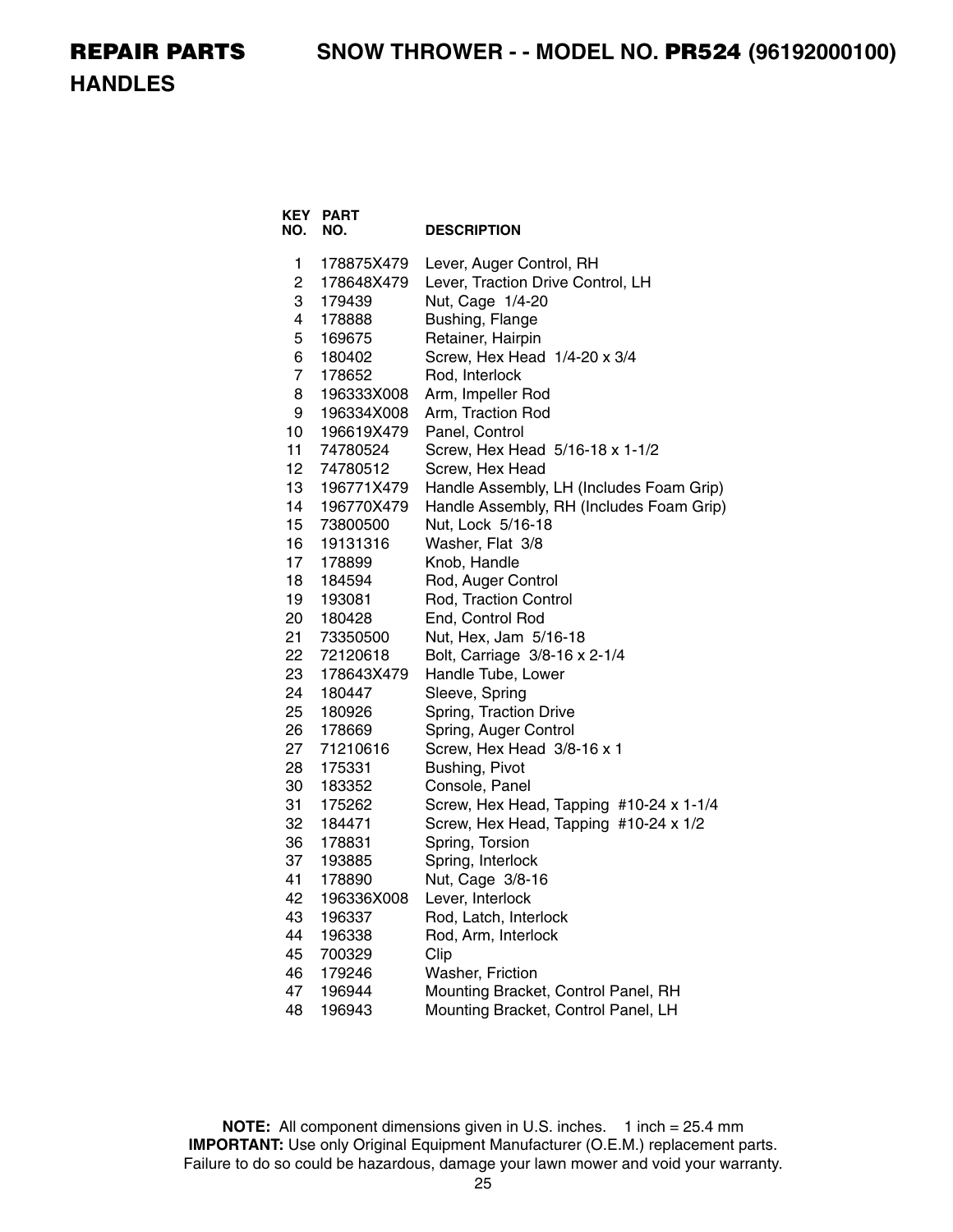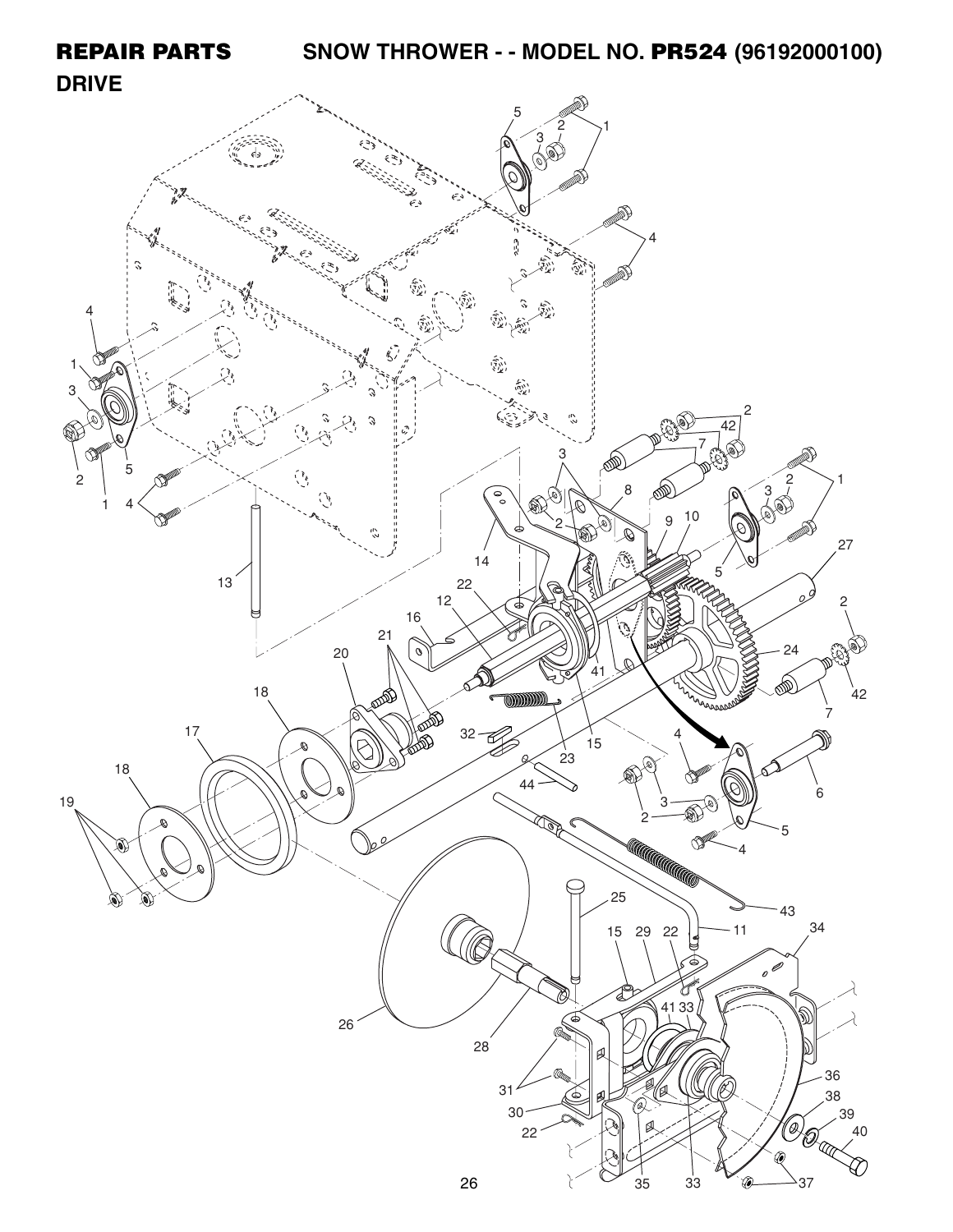**DRIVE**

| KEY<br>NO. | <b>PART</b><br>NO.   | <b>DESCRIPTION</b>                                        |
|------------|----------------------|-----------------------------------------------------------|
| 1          | 146315               | Screw, Hex Head 5/16-18 x 3/4                             |
| 2          | 73800500             | Nut, Lock 5/16-18                                         |
| 3          | 155415               | Washer, Flat                                              |
| 4          | 17490508             | Screw, Hex Head 5/16-18 x 1/2                             |
| 5          | 180017               | Bearing, Flange                                           |
| 6          | 180134               | Shaft, Auxiliary                                          |
| 7          | 179270               | Spacer, Plate                                             |
| 8          | 192616X479           | Plate, Auxiliary                                          |
| 9          | 180082               | Gear, Intermediate (12/58)                                |
| 10         | 180065               | Gear, Pinion                                              |
| 11         | 187714               | Rod, Clutch                                               |
| 12         | 180066               | Shaft, Long, Hex                                          |
| 13         | 178807               | Pin, Pivot                                                |
| 14<br>15   | 178619X479           | Lever, Shifter / Wheel                                    |
| 16         | 175344<br>186951X479 | <b>Trunnion Bearing Assembly</b><br>Bracket, Pivot, Shift |
| 17         | 179831               | Ring, Rubber Wheel                                        |
| 18         | 198176X479           | Plate, Rubber Wheel                                       |
| 19         | 73930500             | Nut, Lock 5/16-18                                         |
| 20         | 178613               | Hub, Rubber Wheel                                         |
| 21         | 74760514             | Screw, Hex Head 5/16-18 x 7/8                             |
| 22         | 85179                | Retainer, Hairpin                                         |
| 23         | 180135               | Spring, Bias                                              |
| 24         | 180081               | Gear, Axle (58 Teeth)                                     |
| 25         | 178695               | Pin, Pivot Lever                                          |
| 26         | 197763               | Plate Assembly, Drive                                     |
| 27         | 179352               | Shaft, Axle                                               |
| 28         | 197764               | Shaft, Short Hex                                          |
| 29         | 175350X479           | Lever, Shifter Plate                                      |
| 30         | 175349X479           | Bracket, Shifter Support                                  |
| 31         | 72270505             | Bolt, Carriage 5/16-18 x 5/8                              |
| 32         | 189282               | Key, Square                                               |
| 33         | 188909               | Bearing, Flange                                           |
| 34         | 175338X479           | Plate, Drive Mounting                                     |
| 35         | 182504               | Spacer, Bearing                                           |
| 36         | 191080               | <b>Pulley, Traction Drive</b>                             |
| 37         | 155377               | Nut, Lock 5/16-18                                         |
| 38         | 19111507             | Washer, Flat                                              |
| 39         | 10040500             | Washer, Lock 5/16                                         |
| 40         | 74950512             | Screw, Hex Head 5/16-18 x 3/4                             |
| 41<br>42   | 12000012             | Ring, Retaining                                           |
| 43         | 11050500<br>179095   | Washer, Lock, External Tooth<br>Spring, Return            |
| 44         |                      |                                                           |
|            | 9465M                | Pin, Roll                                                 |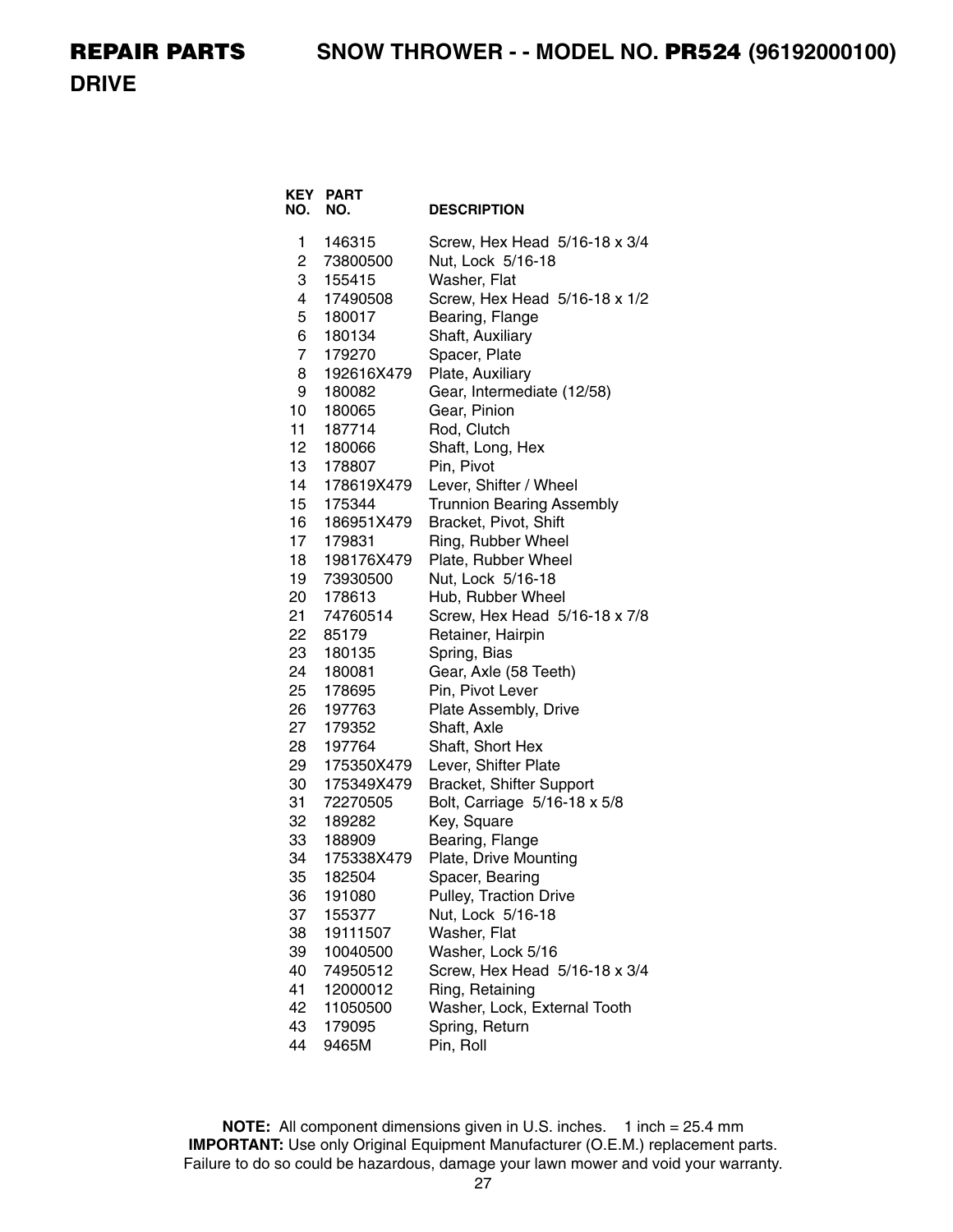**REPAIR PARTS SNOW THROWER - - MODEL NO. PR524 (96192000100) CHASSIS / ENGINE / PULLEYS**

![](_page_8_Picture_1.jpeg)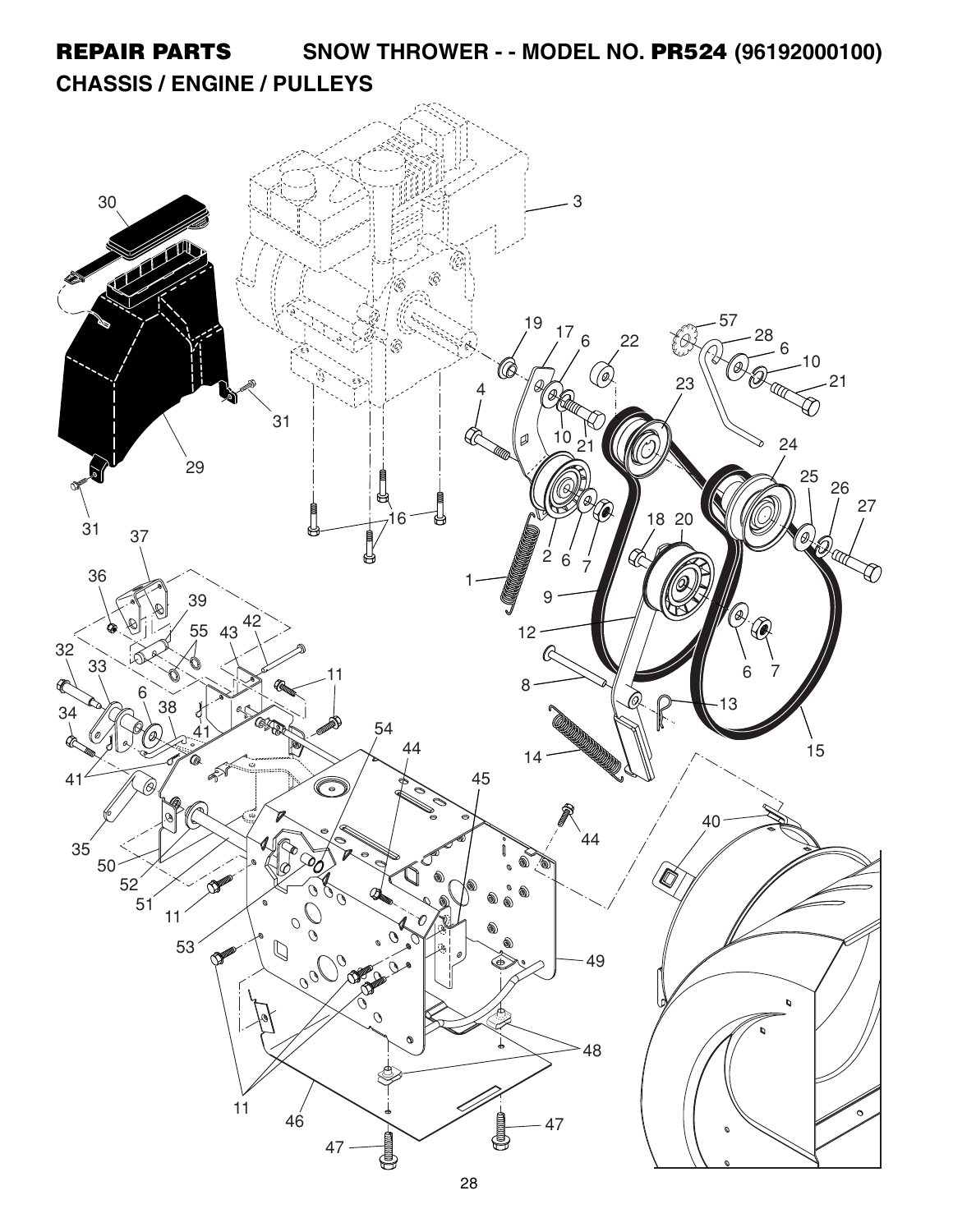# **REPAIR PARTS SNOW THROWER - - MODEL NO. PR524 (96192000100) CHASSIS / ENGINE / PULLEYS**

| NO. | <b>KEY PART</b><br>NO. | <b>DESCRIPTION</b>               | NO. | <b>KEY PART</b><br>NO. | <b>DESCRIPTION</b>                |
|-----|------------------------|----------------------------------|-----|------------------------|-----------------------------------|
| 1   | 181044                 | Spring, Traction Idler           | 28  | 155452                 | Guide, Belt                       |
| 2   | 180522                 | Pulley, Idler (2-1/4)            | 29  | 192213                 | <b>Belt Cover Assembly</b>        |
| 3   | $  -$                  | Engine, Tecumseh, Model Number   |     |                        | (Includes Toolbox Cover)          |
|     |                        | LH195SP (For engine service and  | 30  | 178830                 | Cover, Toolbox                    |
|     |                        | replacement parts, call Tecumseh | 31  | 17490408               | Screw, Hex Head 1/4-20 x 1/2      |
|     |                        | Products at 1-800-558-5402)      | 32  | 179256                 | Bolt, Shoulder 5/16-18            |
| 4   | 74780520               | Screw, Hex Head 5/16-18 x 1-1/4  | 33  | 187853                 | <b>Bellcrank Shifter</b>          |
| 6   | 59289                  | Washer, Flat                     | 34  | 180401                 | Screw, Hex Head 1/4-28 x 3/4      |
| 7   | 73930500               | Nut, Jam, Lock 5/16-18           | 35  | 195767                 | Arm, Auger Control                |
| 8   | 175330                 | Pin, Idler Pivot                 | 36  | 73800500               | Nut, Lock 5/16-18                 |
| 9   | 179092                 | V-Belt, Traction Drive           | 37  | 178833X479             | <b>Bellcrank</b>                  |
| 10  | 10040500               | Washer, Lock 5/16                | 38  | 187101                 | Link, Speed Control               |
| 11  | 17490508               | Screw, Hex Washer Head           | 39  | 192110                 | Trunnion, Clutch                  |
|     |                        | $5/16 - 18 \times 1/2$           | 40  | 178820                 | Nut, Cage 3/8-16                  |
| 12  | 179259                 | Impeller Arm / Pad Assembly      | 41  | 700279                 | Hairpin, Cotter 3/32 x 1/2        |
| 13  | 85179                  | Retainer, Hairpin                | 42  | 179065                 | Pin, Bellcrank                    |
| 14  | 178828                 | Spring, Brake                    | 43  | 179063X479             | Bracket, Bellcrank                |
| 15  | 183533                 | V-Belt, Impeller Drive           | 44  | 71210616               | Screw, Hex Head                   |
| 16  | 192306                 | Screw, Hex Head 3/8-16 x 1-1/4   | 45  | 175324X479             | Pivot Bracket, Impeller Idler Arm |
| 17  | 179354X008             | Arm, Idler                       | 46  | 178624X479             | Pan, Frame Bottom                 |
| 18  | 74780524               | Screw, Hex Head 5/16-18 x 1-1/2  | 47  | 71020512               | Screw, Hex Head 5/16-18 x 3/4     |
| 19  | 175331                 | Bushing, Idler Pivot             | 48  | 181156                 | Nut, Speed 5/16-18                |
| 20  | 180523                 | Pulley, Idler (2-3/4)            | 49  | 183852X428             | Frame Assembly                    |
| 21  | 74610516               | Screw, Hex Head 5/16-24 x 1      | 50  | 187715X428             | Plate, Frame End                  |
| 22  | 179371                 | Spacer, Engine Pulley            | 51  | 193364X008             | Shaft, Auger Control              |
| 23  | 180478                 | Pulley, Engine, Traction Drive   | 52  | 57079                  | Washer, Hardened                  |
| 24  | 179157                 | Pulley, Engine, Impeller Drive   | 53  | 192275                 | Roller                            |
| 25  | 62735                  | Washer, Flat 3/8                 | 54  | 192147                 | Ring, Crescent                    |
| 26  | 850263                 | Washer, Lock 3/8                 | 55  | 12000002               | E-Ring                            |
| 27  | 851084                 | Screw, Hex Head 3/8-24 x 1-3/8   | 57  | 11050500               | Washer, Lock, External Tooth      |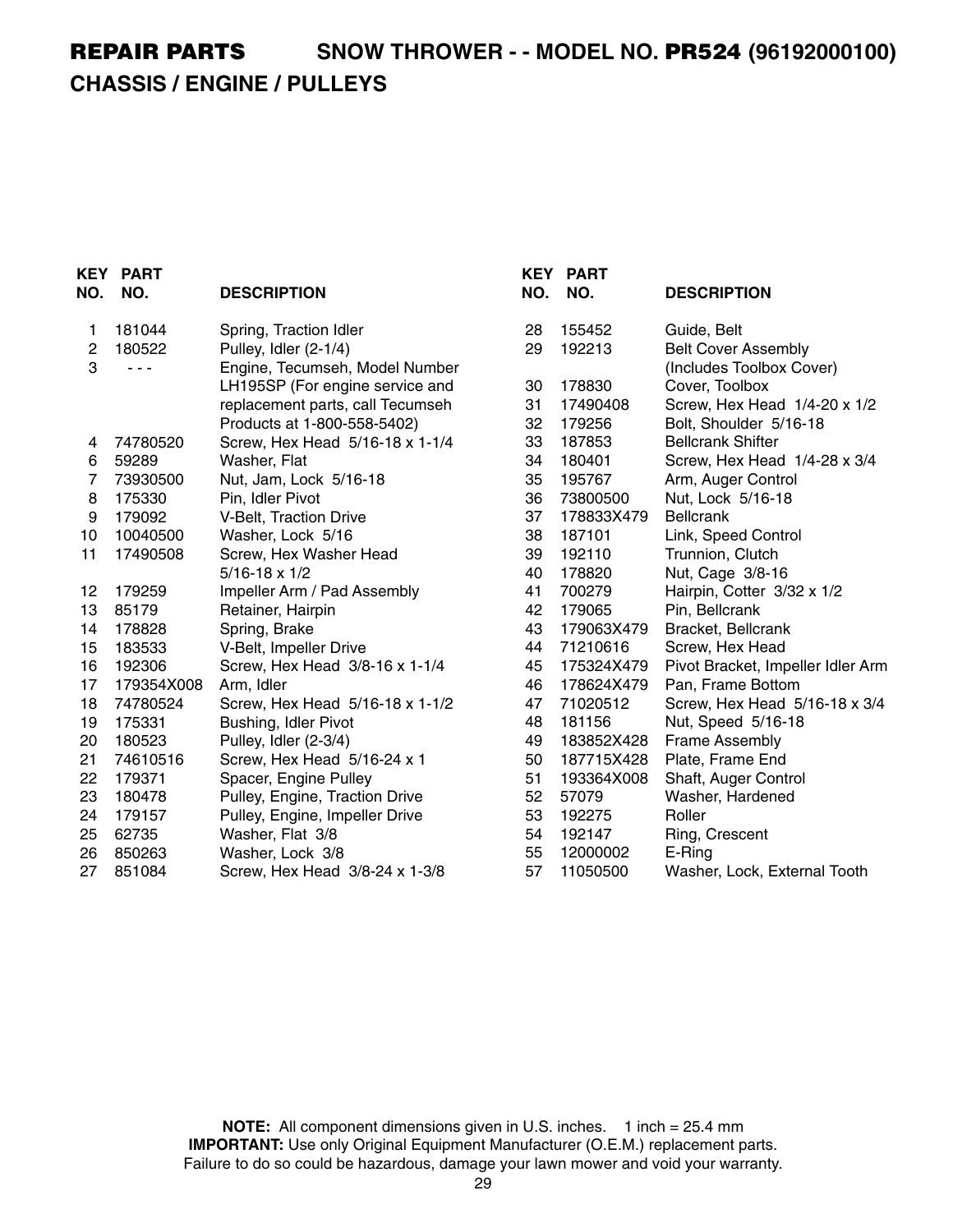![](_page_10_Picture_0.jpeg)

![](_page_10_Figure_1.jpeg)